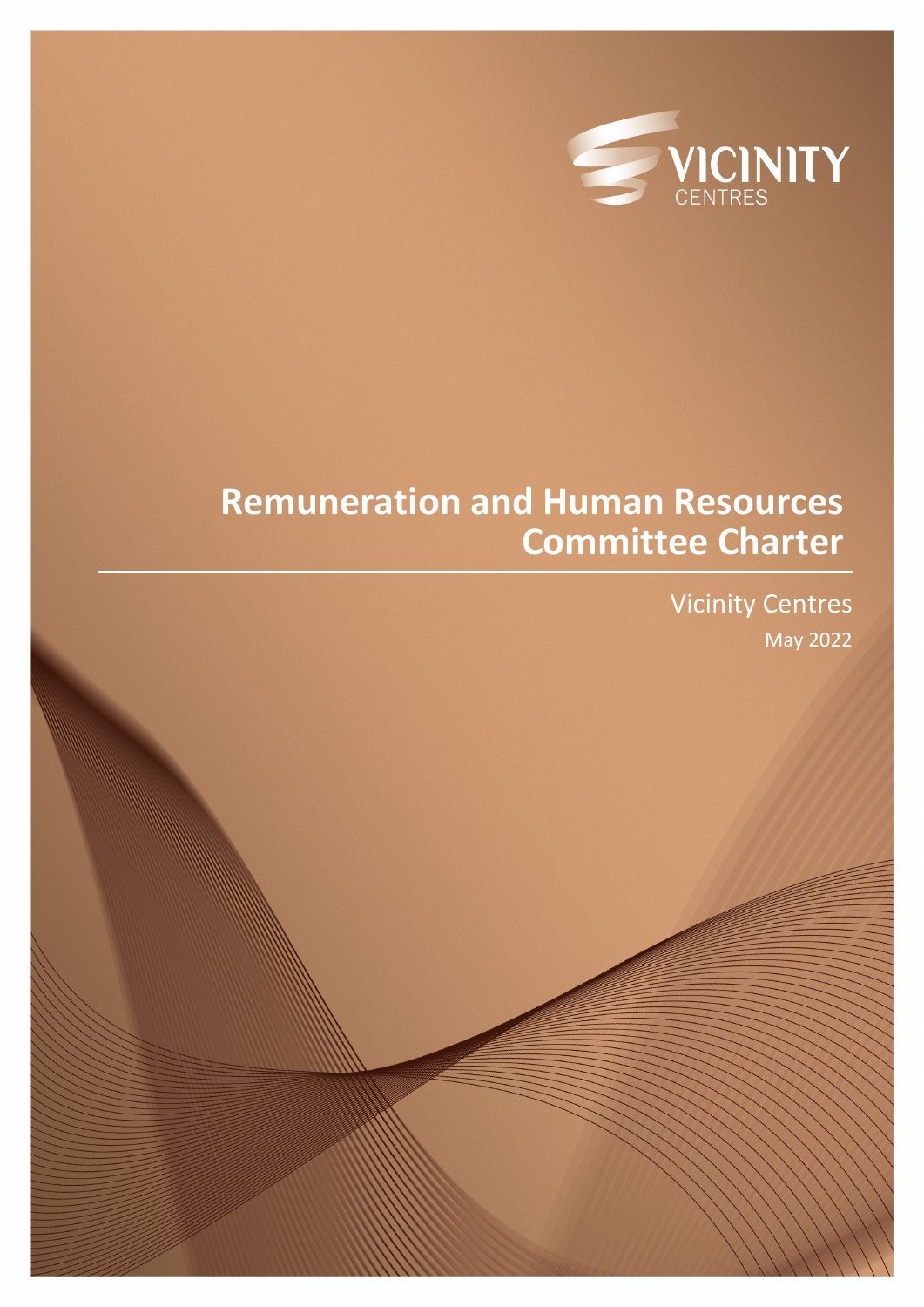# **Remuneration and Human Resources Committee Charter**

## **Purpose**

- 1.1 The purpose of the Committee is to assist the Board in fulfilling its corporate governance responsibilities in relation to:
	- a. the remuneration framework;
	- b. the remuneration and performance of the CEO and members of the Executive Committee, and remuneration of non-executive directors;
	- c. remuneration disclosures;
	- d. organisational culture; and
	- e. key people-related strategies, policies and programs, including in relation to talent management, diversity, inclusion and belonging, and employee wellbeing.
- 1.2 The Committee will primarily fulfil these responsibilities (and any other matters, powers or responsibilities delegated to the Committee by the Board from time to time) by carrying out the activities outlined in the Responsibilities section of this Charter.

In this Charter:

**Board** means the Boards of the Company, the Responsible Entity and VFRE.

**CEO** means Chief Executive Officer and Managing Director

**Company** means Vicinity Limited ACN 114 757 783.

**EIP** means the Equity Incentive Plan.

**EIP Rules** means the rules governing the operation of the EIP.

**LTIP** means the Long-term Incentive Plan.

**Responsible Entity** means Vicinity Centres RE Ltd ACN 149 781 322, the responsible entity of the Trust.

**STIP** means the Short-term Incentive Plan.

**TERSO** means the offer of Tax Exempt Restricted Securities under the EIP Rules.

**Trust** means Vicinity Centres Trust ARSN 104 931 928.

**VFRE** means Vicinity Funds RE Ltd ACN 084 098 180, the responsible entity of the Wholesale Funds managed by Vicinity.

**Vicinity** means the Company, the Trust, the Responsible Entity, VFRE and each of their respective controlled or managed entities.

# **Composition**

- 2.1 The Committee must comprise at least three members, a majority of whom are independent non-executive Directors.
- 2.2 The Committee Chairman must be an independent non-executive director who is not the Chairman of the Board.
- 2.3 At least one member of the Risk and Compliance Committee will be a member of the Committee to assist with the sharing of relevant information between the two Committees.
- 2.4 Committee membership and the Committee Chairman will be determined by the Board from time to time. Committee members may withdraw from membership by written notification to the Board.
- 2.5 The Secretary of the Committee will be the Company Secretary, unless otherwise determined by the Committee.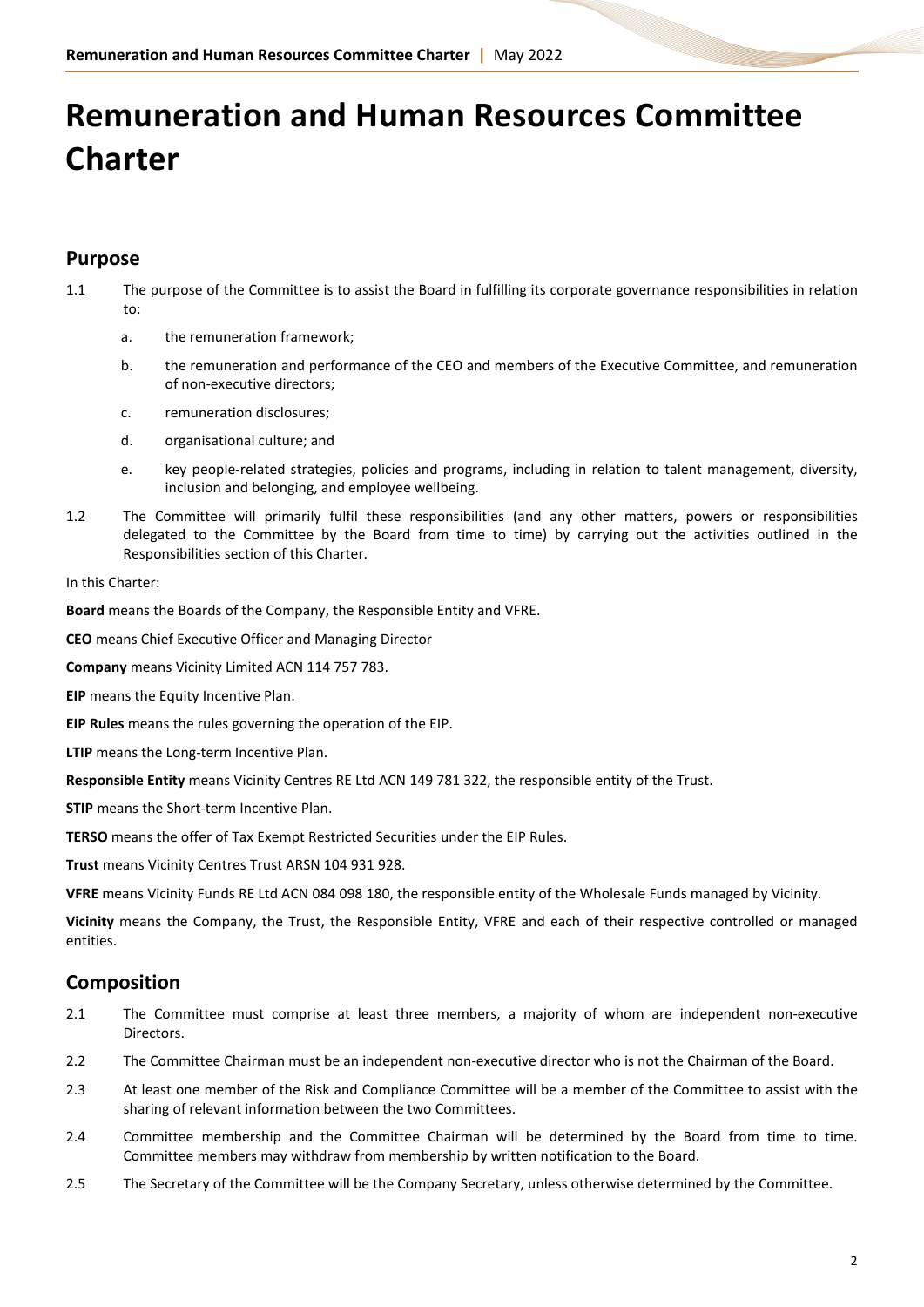## **Meeting Procedures**

- 3.1 The Committee will meet at least four times a year or more frequently as required.
- 3.2 The provisions of the Company's Constitution dealing with Directors' meetings and written resolutions apply to meetings of the Committee.
- 3.3 The quorum for meetings of the Committee will be two members.
- 3.4 If the Committee Chairman is absent from any Committee meeting, the Committee members present at that meeting will appoint one of their number to be Chairman of that meeting.

## **Advice and Resourcing**

- 4.1 The Committee has free and unfettered access to Vicinity management, human resources personnel, independent remuneration consultants or advisers and external auditors, and any other relevant internal or external party and information, to the extent necessary to perform its role. The Committee may meet with those persons with or without management being present. These persons also have direct access to the Committee.
- 4.2 The CEO and Chief People and Organisational Development Officer have a standing invitation to attend all Committee meetings and will be provided with relevant meeting materials.
- 4.3 All Directors have access to relevant meeting materials (including minutes or written resolutions of the Committee which Directors may inspect at any time) and may attend Committee meetings.
- 4.4 The CEO and other members of the Executive Committee are excluded from attending and participating in discussions impacting their own remuneration.
- 4.5 The Committee may initiate special investigations as it sees fit, or as directed by the Board, in relation to matters set out in this Charter, or any other matter referred to the Committee by the Board.

### **Responsibilities**

The responsibilities of the Committee are as follows:

#### 5.1 **Remuneration framework**

- 5.1.1 Regularly monitor and review the remuneration framework and make recommendations to the Board as required, ensuring that:
	- a. it promotes behaviours that support Vicinity's values, strategy and risk appetite;
	- b. it demonstrates a clear relationship between business performance, individual performance and remuneration;
	- c. it encourages a culture that appropriately mitigates against financial and non-financial risks; and
	- d. all payments made and processed through the payroll and equity-based payments are aligned with current governance, legal and regulatory requirements.
- 5.1.2 Review and monitor remuneration market practice and trends.

#### 5.2 **Remuneration and performance**

- 5.2.1 Review and recommend for approval by the Board the CEO's remuneration arrangements, including performance objectives and outcomes.
- 5.2.2 Review recommendations from the CEO and approve the Executive Committee's remuneration arrangements, including performance objectives and outcomes.
- 5.2.3 Review and recommend for approval by the Board the remuneration arrangements for non-executive directors and the maximum aggregate level of fees.
- 5.2.4 Review superannuation arrangements for directors, the Executive Committee and other employees.
- 5.2.5 Review and recommend the minimum security holding policy for non-executive directors for approval by the Board, and approve that for the Executive Committee.
- 5.2.6 Approve the engagement of remuneration consultants to directly support the Committee as and when required.
- 5.3 **Incentive plans**